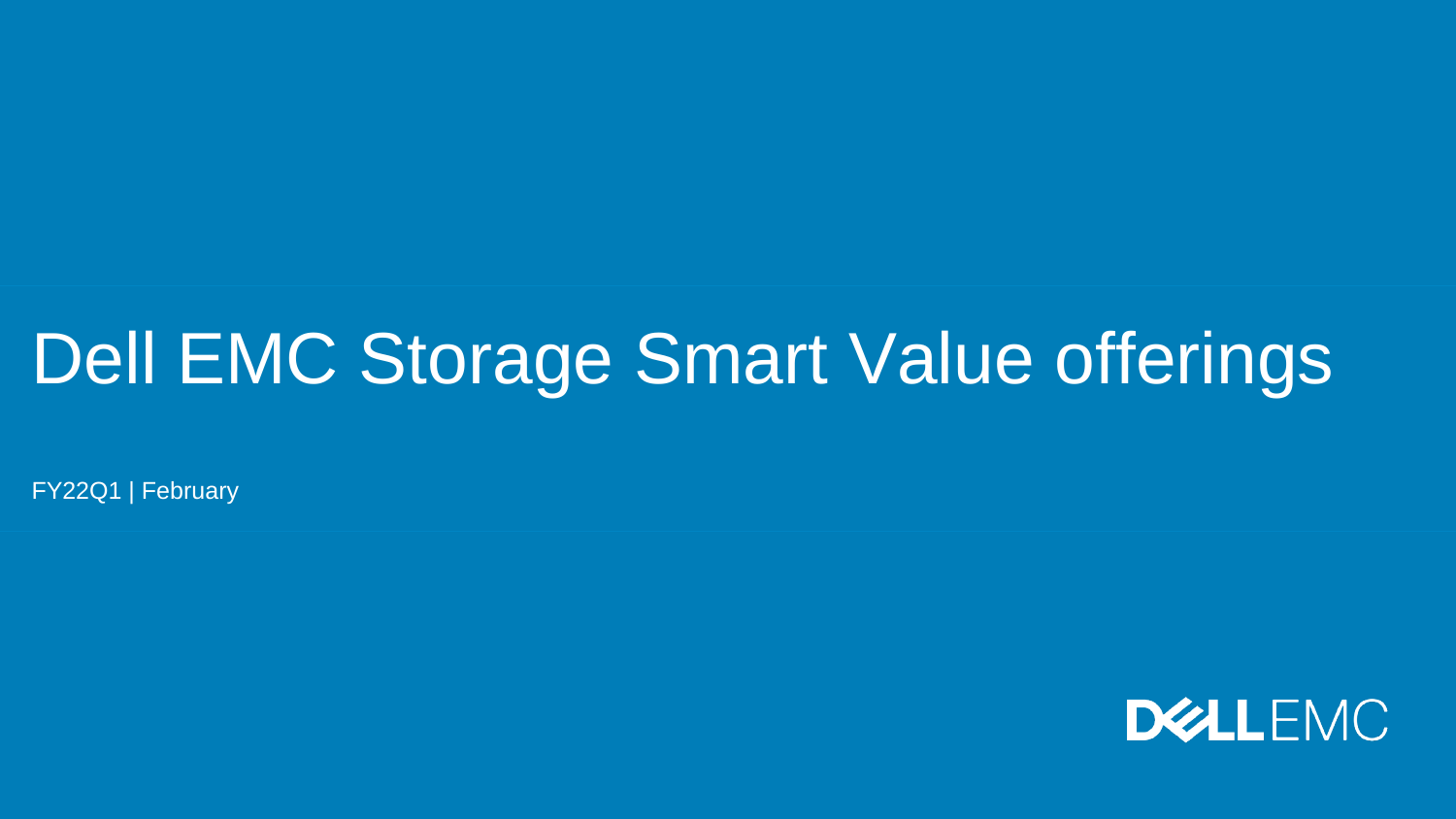# Storage Smart Value Offers

#### **Pre-configured Offers**

Comprehensive and long-term portfolio Market leading configurations Hardware, Software and Services upgrades available

#### **Promotions**

**Pre-configured top selling enterprise products**

#### **Competitive Pricing**

Compelling value to end customer Price based on market development

#### **Customer benefits:**

- **Maximize profitability with competitive offers**
- **Accelerate your business with industry leading products and solutions**
- **Market leading prices that fit your business model**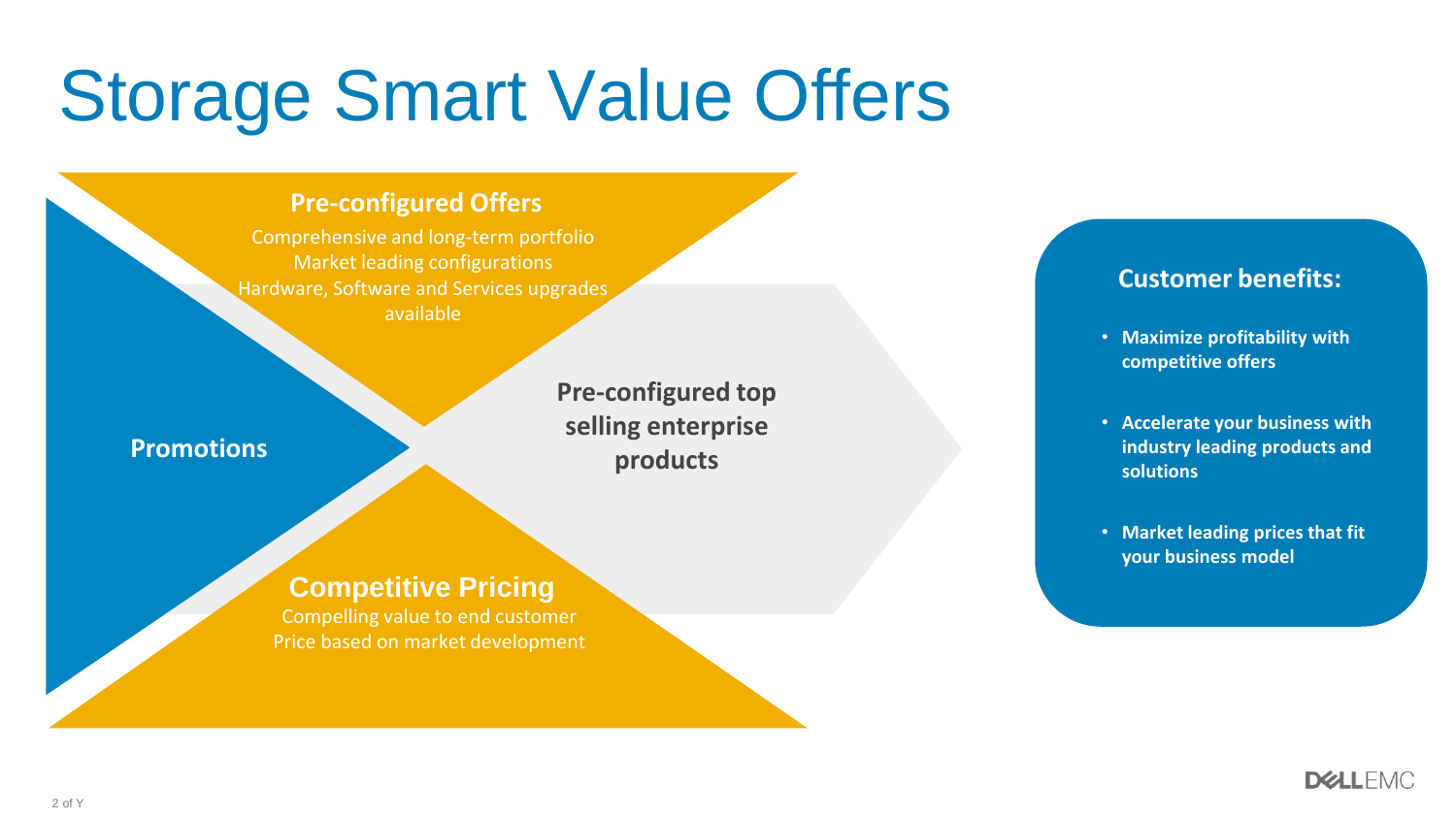# Benefits of Smart Value offers

- **Easy to sell** due to high market demand and competitive pricing
- **Always priced lower** compared to CTO configurations
- **Pre-approved price** saves a lot of time dealing with finance
- **Ability to upsell** with Hardware, Software and Services
- **Omni channel** approach that guarantees margin level to every partner level
- **Pricing monitoring** in place to ensure competitive position against main competitors at all times
- **All Routes to Market:** Channel, Distribution, Direct

#### **Smart Value offers-- the best selling pre-configured systems always priced competitively to the market**

## \*Add approved Deal Registration to get additional discount\*



**DEALLEMC**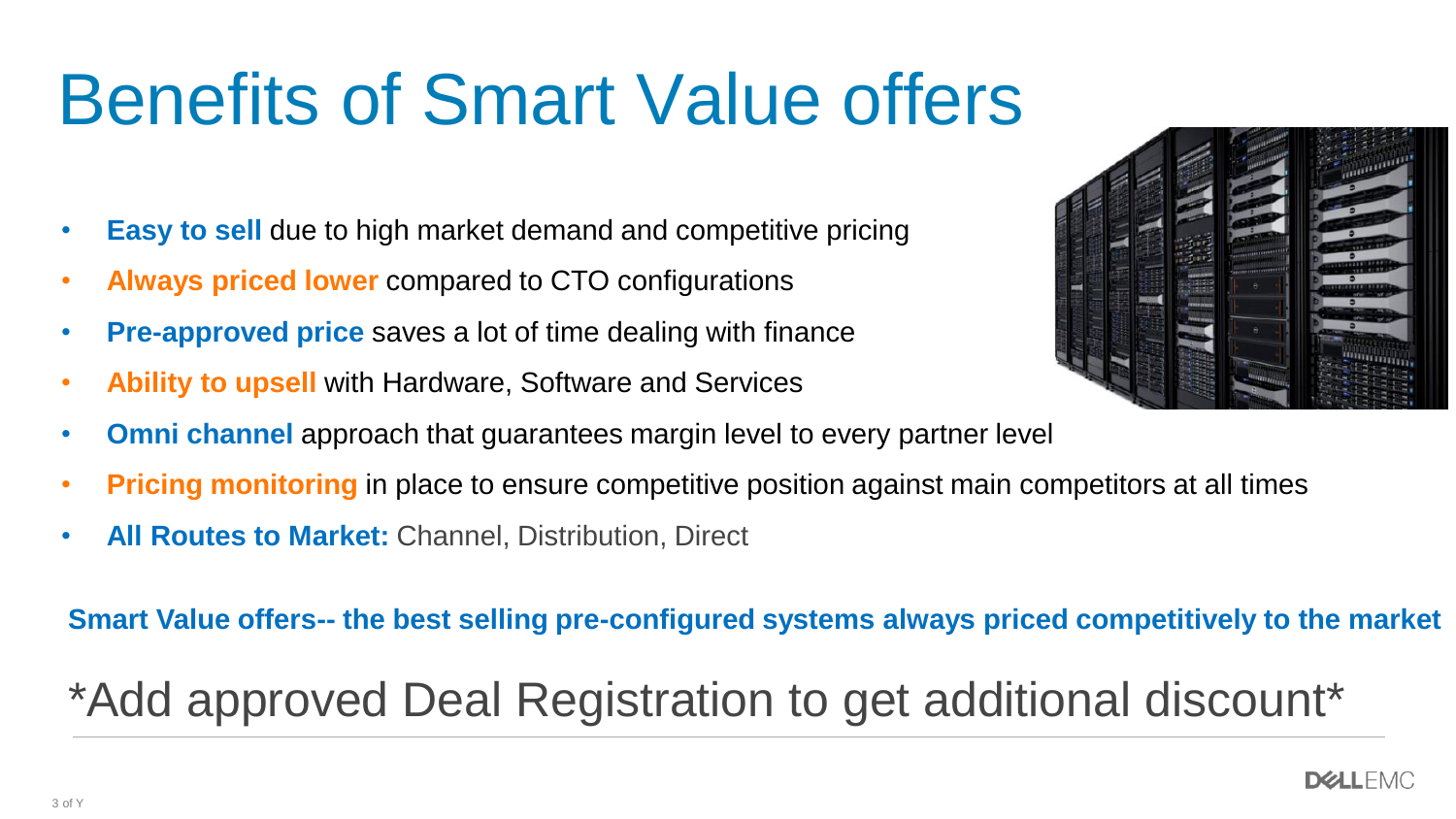**Storage Promotions**

## Q1 Storage Promotion WER/CNE/L3

**Get even better prices with our Additional Storage Promotion**

| <b>Product</b>    | <b>Bundle SKU</b> | <b>Promo SKU*</b> | <b>Discount</b> |            |            |                     |                     |                     |  |
|-------------------|-------------------|-------------------|-----------------|------------|------------|---------------------|---------------------|---------------------|--|
|                   |                   |                   | <b>EUR</b>      | <b>GBP</b> | <b>CHF</b> | <b>NOK</b>          | <b>SEK</b>          | <b>DKK</b>          |  |
| DD3300-16         | 486-56586         | 397-12846         | € 500           | £<br>447   | 551 CHF    | <b>NOK</b><br>4,981 | <b>SEK</b><br>5,355 | <b>DKK</b><br>3,768 |  |
| <b>SCv3020SAS</b> | 486-19111         | 397-12847         | € 500           | 447<br>£   | 551 CHF    | <b>NOK</b><br>4,981 | <b>SEK</b><br>5,355 | <b>DKK</b><br>3,768 |  |
| <b>ME4024AFA</b>  | 486-56146         | 397-12848         | € 500           | £<br>447   | 551 CHF    | <b>NOK</b><br>4,981 | <b>SEK</b><br>5,355 | <b>DKK</b><br>3,768 |  |

✓ **Promo End date: 30.04.2021**

23 I

- ✓ **Country scope:** Whole **EMEA** region
- ✓ **Availability:** all **RTM** Gii, OSC, Premier Pages, online (.com) pages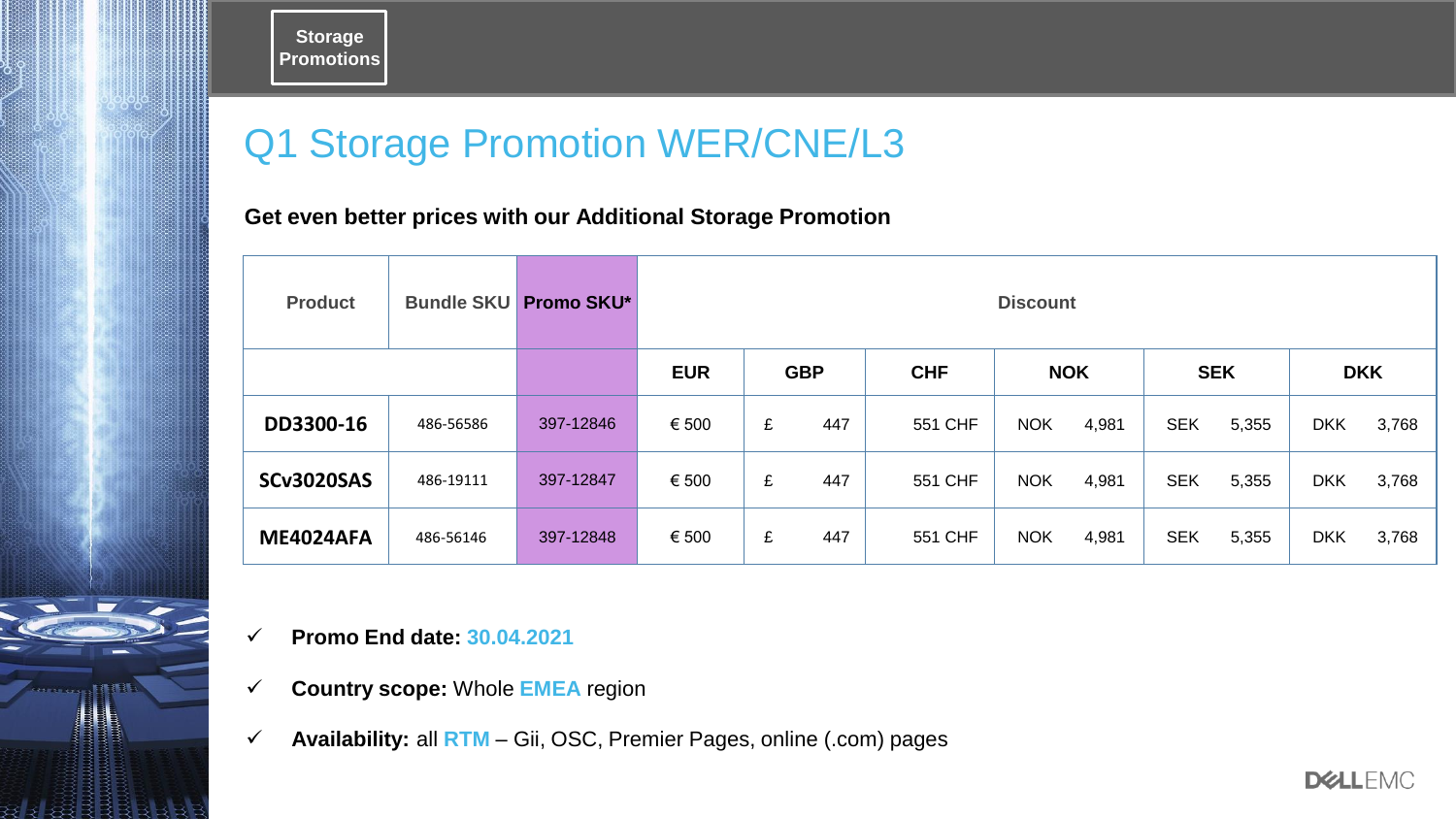

✓ **Promo End date: 30.04.2021**

**DD3300-16** 486-56586 397-12846 **€ 500 \$ 559 CZK 13,095 PLN 2,194** 

**Windows Server 2019**

**SCv3020SAS** 486-19111 397-12847 **€ 500 \$ 559 CZK 13,095 PLN 2,194** 

**ME4024AFA** 486-56146 397-12848 **€ 500 \$ 559 CZK 13,095 PLN 2,194** 

**Summary Promotions**

**ProSupport Promotion**

**Discount** 

**AMD Promotion**

**Switch Promotions**

EUR USD CZK PLN

- ✓ **Country scope:** Whole **EMEA** region
- ✓ **Availability:** all **RTM** Gii, OSC, Premier Pages, online (.com) pages

**Get even better prices with our Additional Storage Promotion**

✓ **Promo SKUs:** are available only for **Gii** & **OSC**

Q1 Storage Promotion

**Smart Deal**

**Product Bundle SKU Promo** 

**Storage**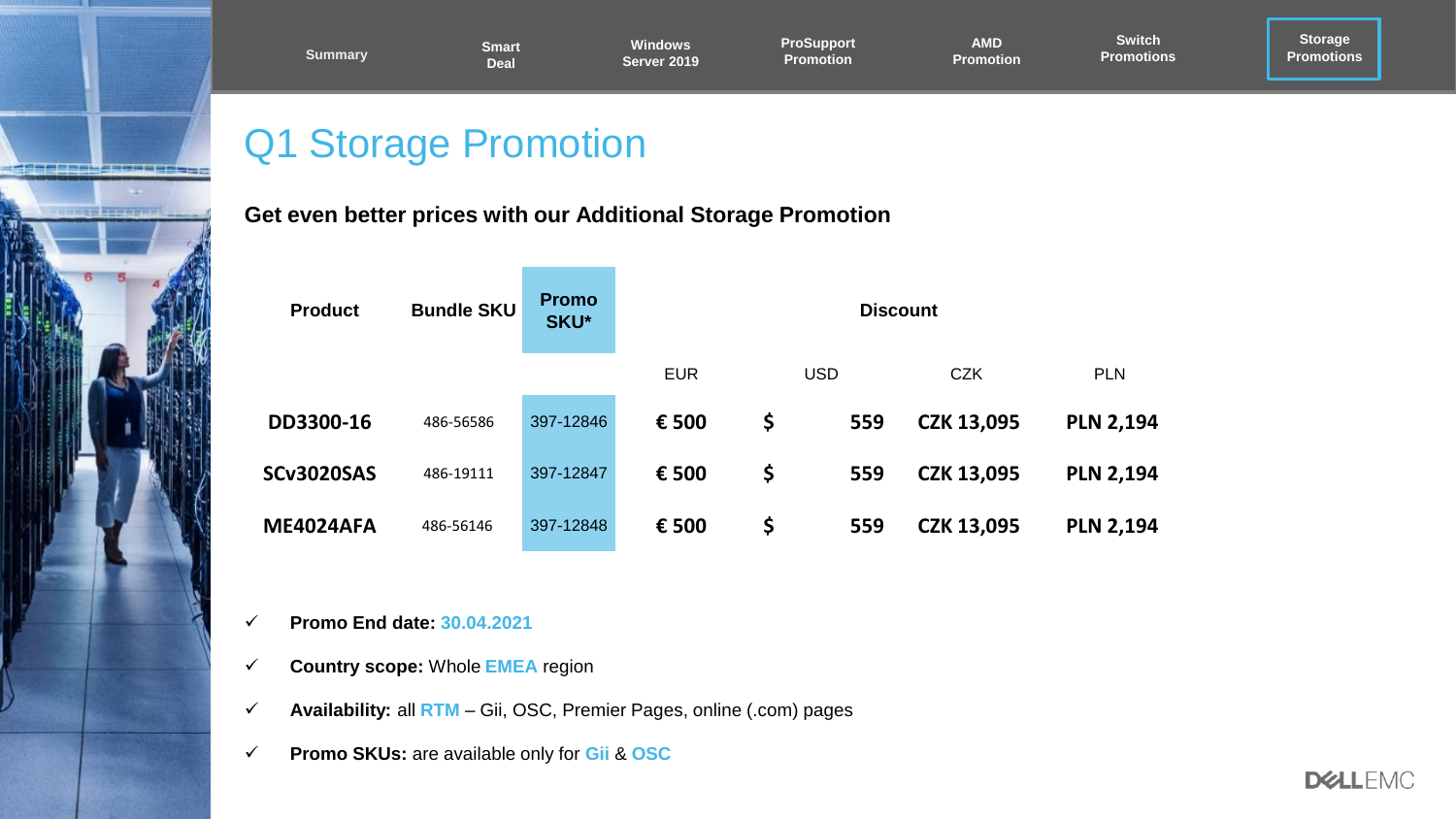**Summary HERO**

**Windows Server 2019** **ProSupport Promotion**

**AMD Promotion**

**Switch Promotions**

**Storage Promotions**

## Q1 Storage Promotion

#### **Get even better prices with our Additional Storage Promotion!**

| <b>Product</b>    | <b>Bundle SKU</b> | Promo SKU* | <b>Discount</b> |            |            |
|-------------------|-------------------|------------|-----------------|------------|------------|
|                   |                   |            |                 | <b>USD</b> | <b>ZAR</b> |
| DD3300-16         | 486-56586         | 397-12846  | \$              | 559        | ZAR 8,325  |
| <b>SCv3020SAS</b> | 486-19111         | 397-12847  | \$              | 559        | ZAR 8,325  |
| <b>ME4024AFA</b>  | 486-56146         | 397-12848  | \$              | 559        | ZAR 8,325  |

- ✓ **Promo End date: 30.04.2021**
- ✓ **Country scope:** Whole **EMEA** region
- ✓ **Availability:** Gii & OSC

8 3 3 3 3

✓ **Promo SKUs:** are available only for **Gii** & **OSC**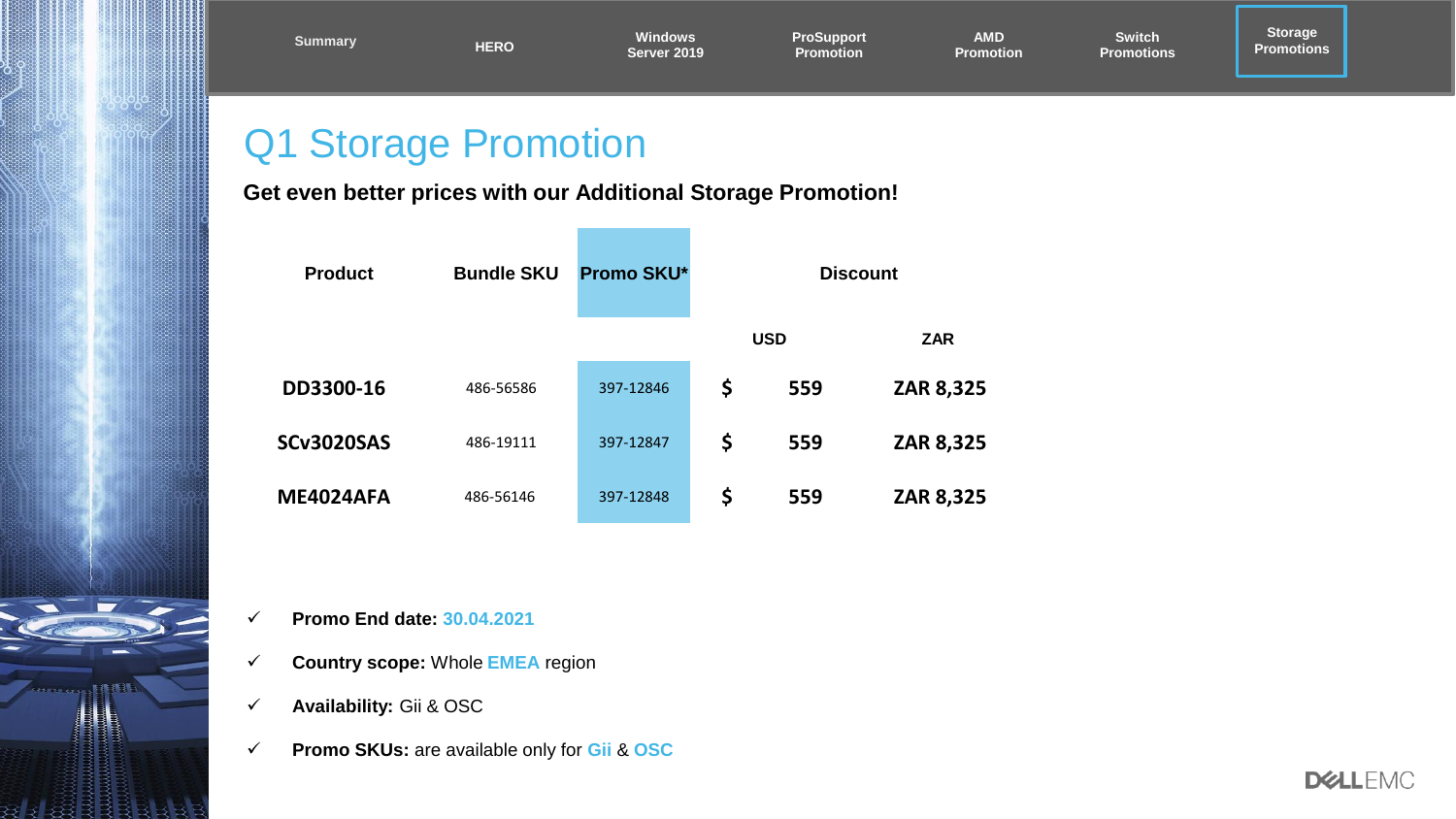

#### **Dell EMC PowerVault ME4**



| <b>SKU</b> | <b>Order Code</b>  | <b>Protocol</b>     | <b>Chassis</b>                               | <b>Capacity</b>                             | <b>Service</b> | <b>Expansion</b><br><b>Possibilities</b>                         | <b>Recommended UpSells</b>                                                                                                                        |  |
|------------|--------------------|---------------------|----------------------------------------------|---------------------------------------------|----------------|------------------------------------------------------------------|---------------------------------------------------------------------------------------------------------------------------------------------------|--|
| 486-33955  | <b>ME4012SAS</b>   | <b>SAS</b>          | ME4012<br>Dual                               | 24TB Raw - 2x12TB 7.2K NL-SAS               |                | Add up to:<br>9x2RU expansion chassis<br>Mix'n'match ME412       | NL-SAS - 8TB, 10TB, 12TB, 12TB FIPS<br>10K SAS - 1.2TB, 1.8TB, 2.4TB, 2.4TB FIPS<br>$15K$ SAS $-$ 900GB<br>SSD-960GB, 1.92TB, 1.92TB FIPS, 3.84TB |  |
| 486-33953  | <b>ME4012ISCSI</b> | <b>iSCSI</b>        | controller<br>2RU<br>w/12x3.5"<br>disk slots | 24TB Raw - 2x12TB 7.2K NL-SAS               |                |                                                                  |                                                                                                                                                   |  |
| 486-56146  | <b>ME4024AFA</b>   | <b>FC&amp;iSCSI</b> | ME4024                                       | 3 year Basic<br>11.5TB Raw $-$ 6x1.92TB SSD |                | $(12x3.5"$ slot) and/or<br>ME424 (24x2.5" slot)                  |                                                                                                                                                   |  |
| 486-33958  | ME4024SAS A        | <b>SAS</b>          | Dual<br>controller                           | 4.8TB Raw - 2x2.4TB 10K SAS                 | Warranty       | <sub>or</sub><br>3x5RU expansion chassis<br>ME484 (84x3.5" slot) | <b>NL-SAS 2TB</b>                                                                                                                                 |  |
| 486-33957  | ME4024ISCSI A      | <b>iSCSI</b>        | 2RU<br>w/24x2.5"                             | 4.8TB Raw - 2x2.4TB 10K SAS                 |                | $Maximum - 20RU$                                                 | 10K SAS - 1.2TB, 1.8TB, 2.4TB, 2.4TB FIPS<br>$15K$ SAS $-$ 900GB<br>SSD-960GB, 1.92TB, 1.92TB FIPS, 3.84TB                                        |  |
| 486-33956  | <b>ME4024FC A</b>  | FC                  | disk slots                                   | 4.8TB Raw - 2x2.4TB 10K SAS                 |                |                                                                  |                                                                                                                                                   |  |

• The PowerVault ME4 is Dell EMC's Next Gen Entry-Level storage starting with as little as 2 drives and growing to 336 drives, all within 20RU

- Enterprise Features at an Entry-Level Price
- Ideal for CCTV, HPC, Virtualization/VDI, SAN/DAS Exchange, ROBO, NoSQL Databases, Video Editing, OEM Solutions
- All-Inclusive Software ADAPT (distributed RAID), IP&FC Replication, Snapshots, 3 Level Tiering and more!
- Flexibility from 0 to 100% Flash
- Fast & Powerful 4 core Broadwell processors with up to 320K IOPS with 12Gb SAS Backend
- Start small, grow large in affordable "*Pay as you grow*" increments leveraging industry-leading data protection technology ADAPT protecting your data with elimination of hot spares; "You buy a drive, you use a drive."

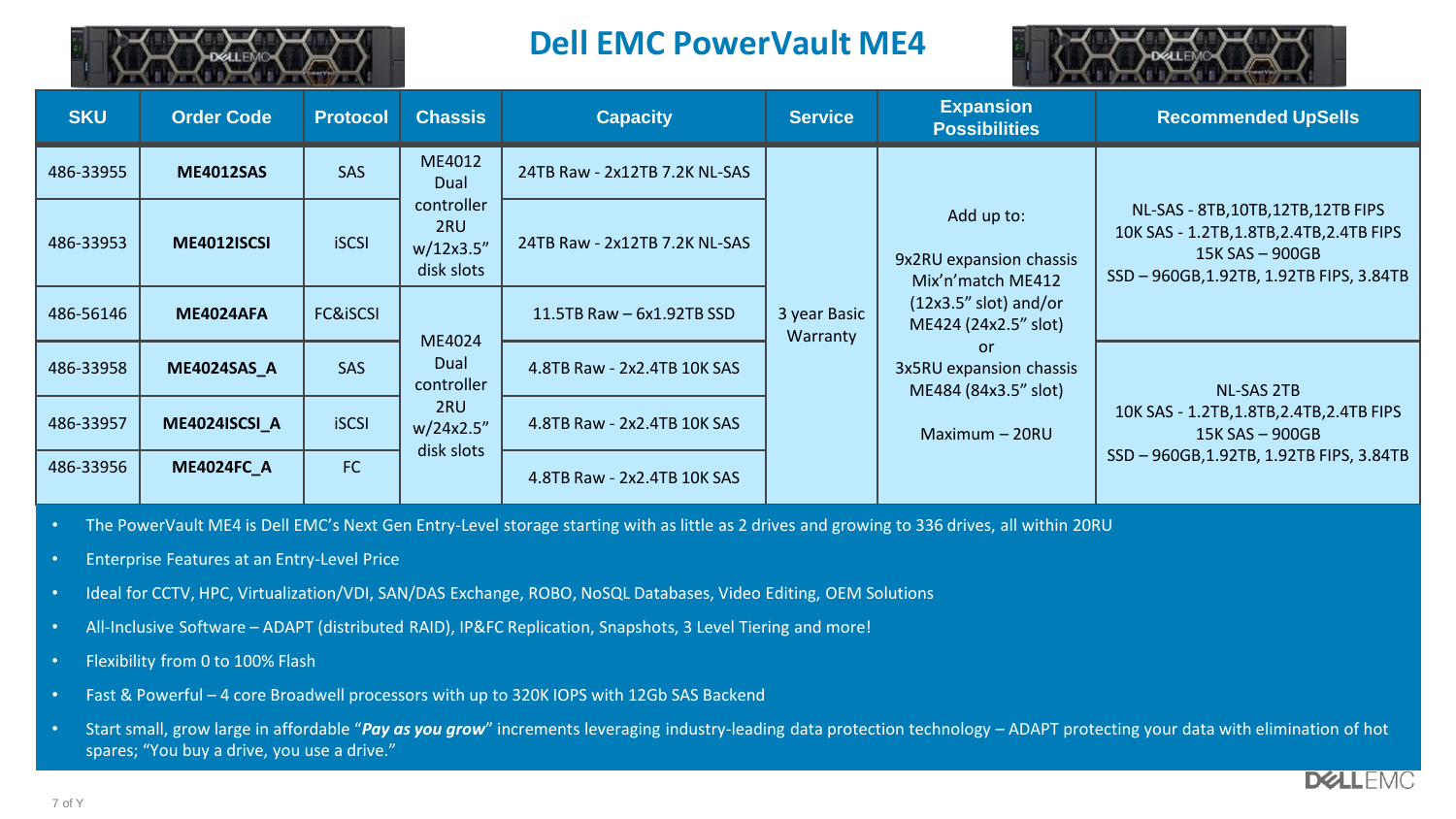#### **Dell EMC SC Series**





| <b>SKU</b> | <b>Order Code</b>  | <b>Protocol</b>               | <b>Chassis</b>                  | <b>Capacity</b>                                                | <b>Service</b>                                   | <b>Expansion</b><br><b>Possibilities</b> | <b>Recommended UpSells</b>                                            |
|------------|--------------------|-------------------------------|---------------------------------|----------------------------------------------------------------|--------------------------------------------------|------------------------------------------|-----------------------------------------------------------------------|
| 486-19108  | SCv3000SAS         | <b>SAS</b>                    |                                 | 7.2TB RAW Capacity/7 x 1.2<br>TB 10K SAS                       |                                                  | SCv300, SCv320,                          | 4TB 7.2K NLSAS                                                        |
| 486-19109  | SCv3000iSCSI       | <b>iSCSI</b>                  | 16x3.5"<br><b>Drives</b>        |                                                                |                                                  |                                          | 6TB 7.2K NLSAS                                                        |
| 486-19110  | <b>SCv3000FC</b>   | FC                            | <b>Chassis</b>                  |                                                                |                                                  |                                          | 3Yr ProSupport 4Hr Mission Critical                                   |
| 486-19111  | SCv3020SAS         | <b>SAS</b>                    | 30x2.5"                         |                                                                |                                                  | and SCv360                               | 800GB SSD performance upgrade                                         |
| 486-19112  | SCv3020iSCSI       | <b>iSCSI</b>                  | <b>Drives</b>                   | 3.6TB RAW Capacity/7 x<br>600GB 15K SAS                        | 3Yr<br>ProSupport<br><b>Next Business</b><br>Day |                                          | 1.8TB 10K SAS capacity upgrade                                        |
| 486-19113  | <b>SCv3020FC</b>   | FC                            | <b>Chassis</b>                  |                                                                |                                                  |                                          | 3Yr ProSupport 4Hr Mission Critical                                   |
| 486-19106  | SC5020ISCSIHybrid1 | <b>ISCSI</b><br><b>Hybrid</b> | 30x2.5"                         | <b>22.12TB RAW</b><br>Capacity/6x1.92TB<br>SSD+7x1.8TB 10K SAS |                                                  | SC400, SC420, and                        | 1.92TB SSD performance upgrade                                        |
| 486-19107  | SC5020FCHybrid1    | <b>FC Hybrid</b>              | <b>Drives</b><br><b>Chassis</b> |                                                                |                                                  | SC460                                    | 1.8TB 10K SAS capacity upgrade<br>3Yr ProSupport 4Hr Mission Critical |
| 486-40087  | <b>SC420 A</b>     | Enclosure                     |                                 | 1.8TB, SAS, 12Gb, 10K, 2.5",<br>HD.                            |                                                  |                                          | 3Yr ProSupport 4Hr Mission Critical                                   |
| 486-40086  | <b>SC7020 A</b>    |                               |                                 | 960GB, SAS, 12Gb, RI SSD,<br>2.5''                             |                                                  | SC400, SC420, and<br>SC460               | 3Yr ProSupport 4Hr Mission Critical                                   |

• No other similarly priced array offers this combination of high IOPS, throughput and enterprise-class management

• Automated efficiency – "0-100% flash" architecture, built-in multi-array federation, business continuity/disaster recovery

- Up to 8 16Gb FC (SFP+) ports per array
- Transformative performance and flexibility for less
- Modern, self optimizing architecture
- Accelerate your workloads
- 8 of Y *Note: All SC5020 smart value offers do require to follow the same standard process with OSC and as any other SC configuration through OSC, XPOD validation, and Gii.*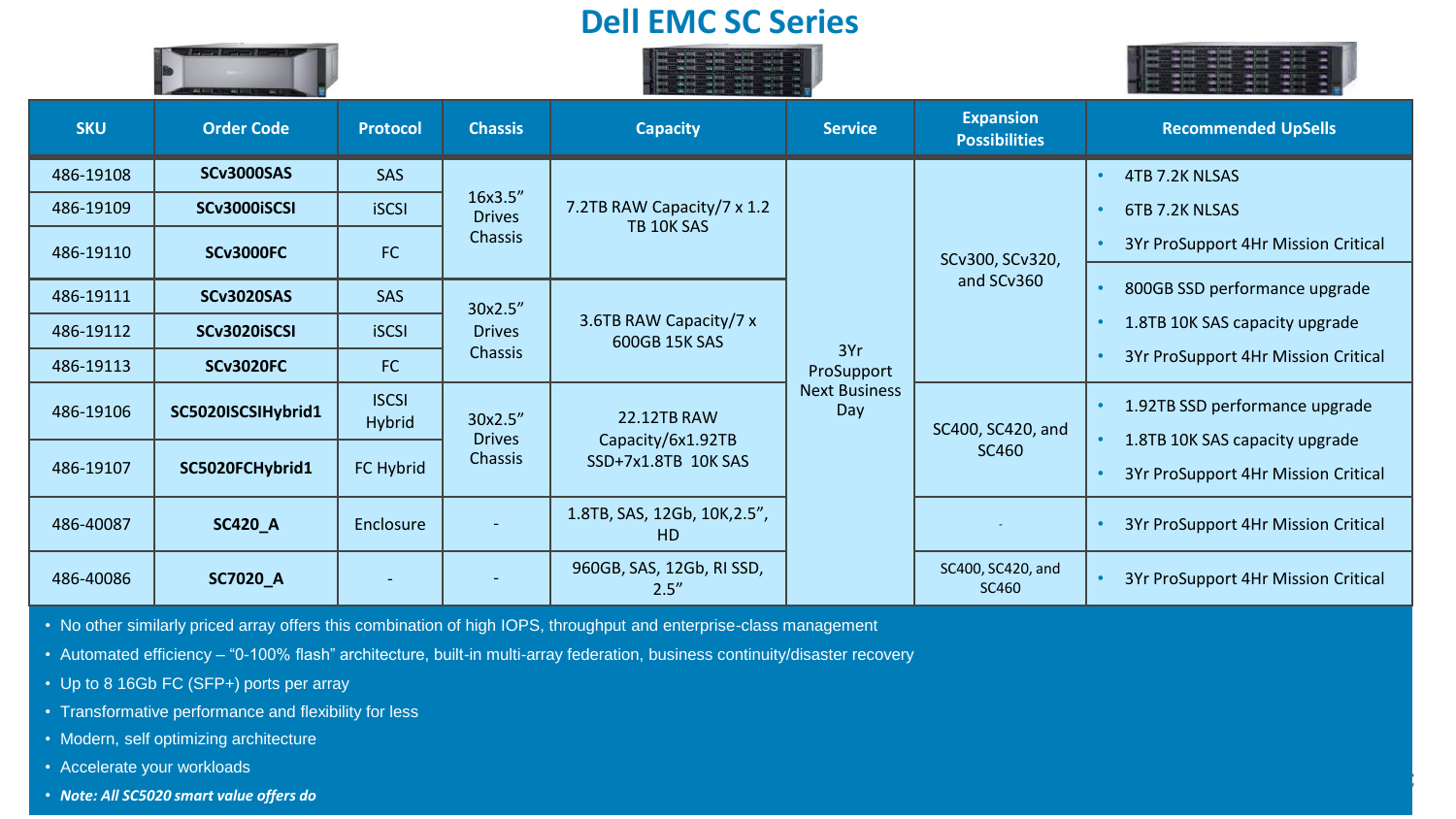

#### **Dell EMC Data Protection Solution**



| <b>SKU</b> | <b>Order Code</b>    | <b>Protocol</b>                                                         | <b>Chassis</b>                                                      | <b>Capacity</b>                                                                                                                                                                                                         | <b>Service</b>                               | <b>Recommended UpSells</b>                                                                                                                                                                                                                                         |
|------------|----------------------|-------------------------------------------------------------------------|---------------------------------------------------------------------|-------------------------------------------------------------------------------------------------------------------------------------------------------------------------------------------------------------------------|----------------------------------------------|--------------------------------------------------------------------------------------------------------------------------------------------------------------------------------------------------------------------------------------------------------------------|
| 486-59696  | <b>DD3300-4 VIVP</b> | Data Domain                                                             | 2Power Supply Unit, 4 x<br>10 GbE ports 10-Base-T,<br>1x Mgm't port | 4 x 4TB SAS Drives - Raid6 (4TB usable<br>Capacity / approx. 100TB Max logical Capacity)                                                                                                                                | 3Yr ProSupport NBD<br><b>On-Site Service</b> | Upgrade Data Domain 3300 from 4TB to 16TB<br>Data Domain 3300 Cloud TR 1TB increments for Long Term<br>Retention to the Cloud<br>Data Domain 3300 Cloud DR 1TB increments for DR to the cloud                                                                      |
| 486-59697  | <b>DD3300-8 VIVP</b> | Data Domain                                                             | 2Power Supply Unit, 4 x<br>10 GbE ports 10-Base-T,<br>1x Mgm't port | 10 x 4TB SAS Drives - Raid6 (8TB usable<br>Capacity / approx. 200TB Max logical Capacity)                                                                                                                               | 3Yr ProSupport NBD<br><b>On-Site Service</b> | Upgrade Data Domain 3300 from 8TB to 32TB<br>Data Domain 3300 Cloud TR 1TB increments for Long Term<br>Retention to the Cloud<br>Data Domain 3300 Cloud DR 1TB increments for DR to the cloud                                                                      |
| 486-56586  | DD3300-16            | Data Domain                                                             | 2Power Supply Unit, 4 x<br>10 GbE ports 10-Base-T,<br>1x Mgm't port | 10 x 4TB SAS Drives - Raid6 (16TB usable<br>Capacity / approx. 300TB Max logical Capacity)                                                                                                                              | 3Yr ProSupport NBD<br><b>On-Site Service</b> | <b>Pro-Deploy Services</b><br><b>Cyber Recovery Vault Option</b><br>Upgrade Data Domain 3300 from 16TB to 32TB<br>Data Domain 3300 Cloud TR 1TB increments for Long Term<br>Retention to the Cloud<br>Data Domain 3300 Cloud DR 1TB increments for DR to the cloud |
| 486-56587  | DD3300-32            | Data Domain                                                             | 2Power Supply Unit, 4 x<br>10 GbE ports 10-Base-T,<br>1x Mgm't port | 16 x 4TB SAS Drives - Raid6 (32TB usable<br>Capacity / approx. 500TB Max logical Capacity)                                                                                                                              | 3Yr ProSupport NBD<br><b>On-Site Service</b> | <b>Pro-Deploy Services</b><br>Cyber Recovery Vault Option<br>Data Domain 3300 Cloud TR 1TB increments for Long Term<br>Retention to the Cloud<br>Data Domain 3300 Cloud DR 1TB increments for DR to the cloud                                                      |
| 486-51581  | DPS4C-2IA            | <b>Commercial Data</b><br><b>Protection Suite</b><br><b>DDVE Bundle</b> |                                                                     | Licensed for 2 Sockets includes:<br>- 4TB Avamar Virtual Edition<br>- 4TB DataDomain Virtual Edition<br>- 2 socket RecoverPoint 4 VM<br>- DPA reporting & analytics<br>- DPC Central HTML5 UI<br>Data Protection Search | 3Yr ProSupport NBD                           | Pro-Deploy Services not included but available as upsell<br>APOS upsell more socket coverage if needed.                                                                                                                                                            |

• The #1 purpose-built backup appliance, Data Domain is designed for the modern software-defined data center and is the only architecture capable of natively tiering deduplicated data to any cloud. From the largest Fortune 100 organizations to small startups, Data Domain offers simplicity and efficiency combined with high reliability.

• The Integrated Data Protection Appliance (IDPA) is a converged solution that offers complete backup, replication, recovery, deduplication, instant access and restore—plus, cloud extensibility with disaster recovery and long-term retention to the cloud—all in a single appliance—for 10X faster deployment and a lower cost-to-protect

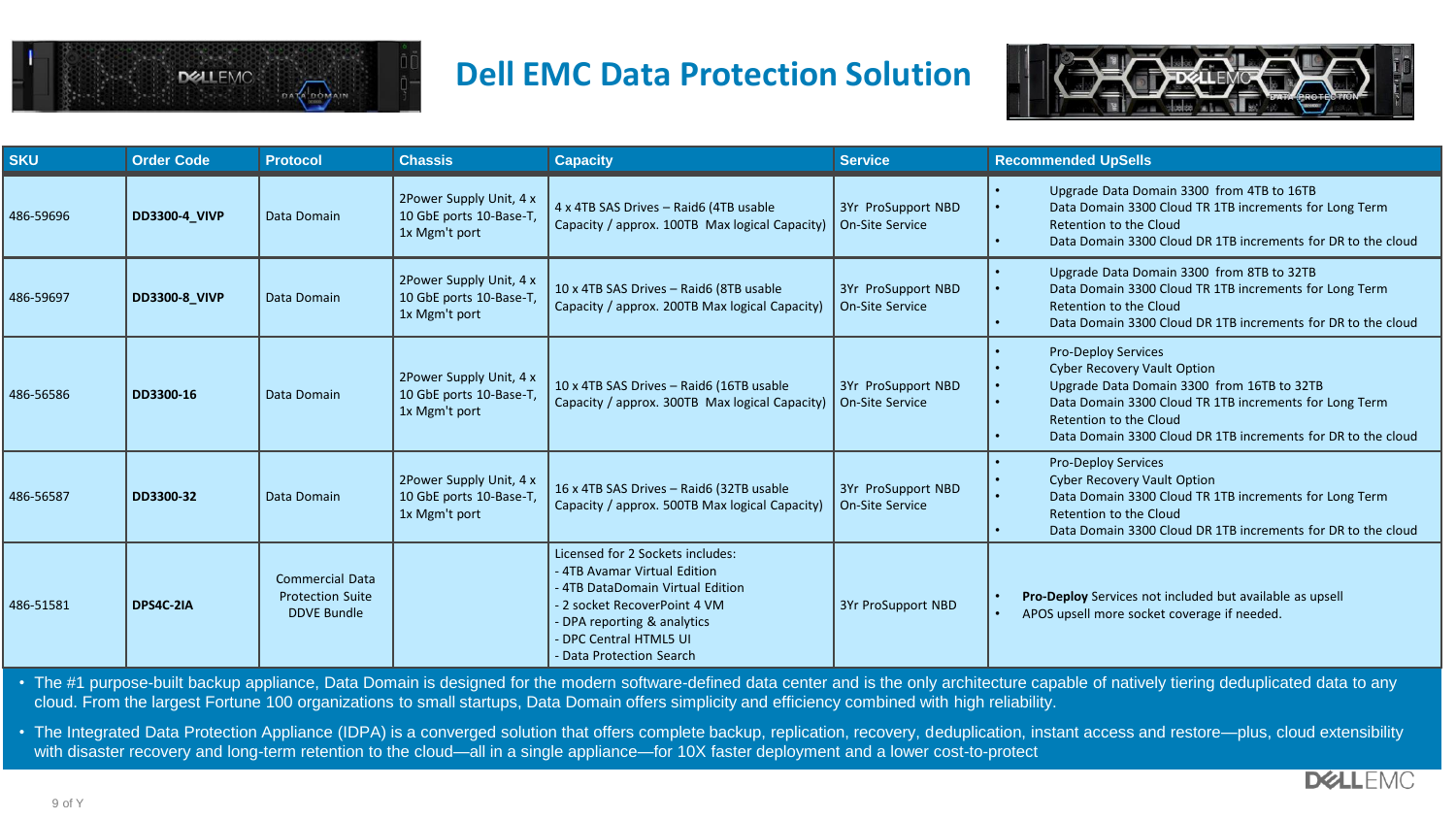#### **Dell EMC Data Protection Solution**





| <b>SKU</b> | <b>Order Code Protocol</b> |                                                                   | Capacitv                                                                                                                                                 | Service                            | <b>Recommended UpSells</b>                                                                                                                                                                                                                                                                                                                                                                                                                                                                                                                          |
|------------|----------------------------|-------------------------------------------------------------------|----------------------------------------------------------------------------------------------------------------------------------------------------------|------------------------------------|-----------------------------------------------------------------------------------------------------------------------------------------------------------------------------------------------------------------------------------------------------------------------------------------------------------------------------------------------------------------------------------------------------------------------------------------------------------------------------------------------------------------------------------------------------|
| 486-56143  | PPDM4                      | New Data Protection<br>Software<br>"PowerProtect Data<br>Manager" | 4 Socket License Capacity<br>-Cyber Recovery Vault Ready   3Yr ProSupport NBD On-Site<br>-Alternative Hypervisor<br>Support Ready<br>See Important NOTEs | Service<br>Pro-deploy not included | Upgrade PPDM CAPACITY per Socket<br>Partner Support & Deploy services available for selection<br>NOTE: This package mandatory needs PowerProtect DD (HW or SW) or<br>PowerProtect DP Integrated Appliance as target. Please use DD3300-4 or<br>DPS4C-2IA (DDVE) smart value bundle with this from previous slide. If already<br>have DD or DP then this offering can integrate ensure to have usable capacity<br>to accommodate. Solution IDs have been created bundling the components<br>together. See Solution ID slides at end of presentation. |

Next Generation Software Platform for Modern & Cloud Data Protection Workloads

Protect data and deliver governance control for modern cloud workloads across your evolving physical, virtual and cloud environments. Address ever-changing growth and IT complexity by leveraging Dell EMC's software defined data protection platform. PowerProtect Data Manager delivers next generation data protection that enables faster IT transformation, while giving you the assurance that you can easily safeguard and quickly unlock your data's value.

<https://www.delltechnologies.com/en-us/data-protection/powerprotect-data-manager.htm>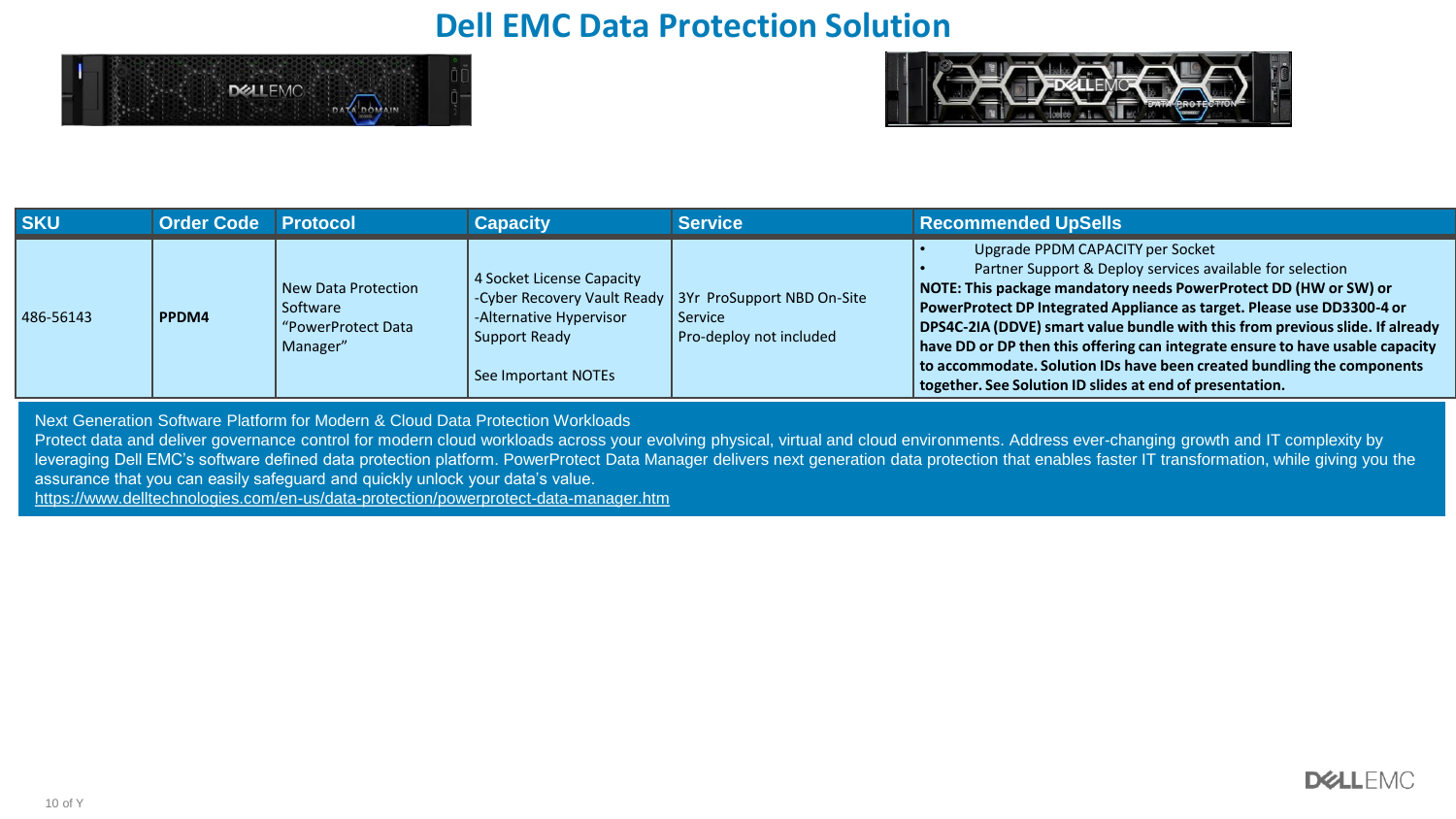

## **Dell EMC VxRail VDI**



| <b>SKU</b> | <b>Order Code</b>                                                                        | <b>Protocol</b> | <b>Chassis</b>                      | <b>Capacity</b>                                                                                                       | <b>Service</b>                                           | <b>Expansion</b><br><b>Possibilities</b> | <b>Recommended UpSells</b>                                                                        |  |
|------------|------------------------------------------------------------------------------------------|-----------------|-------------------------------------|-----------------------------------------------------------------------------------------------------------------------|----------------------------------------------------------|------------------------------------------|---------------------------------------------------------------------------------------------------|--|
| 486-51590  | <b>VxRail VDI 1A</b>                                                                     | <b>VSAN ADV</b> | 10                                  | 2 x Intel Gold 6226R (16) Cores @<br>2.9GHz, 384GB RAM, 1 X 400GB<br>SSD Cache<br>2 x 3.84TB SATA Capacity SSD        |                                                          |                                          | 3.84TB SATA Capacity SSD<br>$\bullet$                                                             |  |
| 486-51591  | <b>VxRail VDI 1B</b>                                                                     | <b>VSAN ADV</b> | 10                                  | 2 x Intel Gold 6226R (16) Cores @<br>2.9GHz, 768GB RAM, 1 X 400GB<br><b>SSD Cache</b><br>2 x 3.84TB SATA Capacity SSD | <b>Additional Drives</b><br>3Yr<br>ProSupport<br>and 4Hr |                                          | <b>DPS Suite/Appliance</b><br>Dell Network Top Of Rack Switching                                  |  |
| 486-51592  | <b>VxRail VDI 2A</b>                                                                     | <b>VSAN ADV</b> | 10                                  | 2 x Intel Gold 6248R (24) Cores @<br>2.9GHz, 768GB RAM, 2 X 1.6TB<br>SSD Cache 4 x 3.84TB SATA<br>Capacity SSD        | mission<br>critical                                      |                                          | 3.84TB SATA Capacity SSD<br>$\bullet$                                                             |  |
| 486-51593  | <b>VxRail VDI 2B</b>                                                                     | <b>VSAN ADV</b> | 10                                  | 2 x Intel Gold 6248R (24) Cores @<br>2.9GHz, 1,536GB RAM, 2 X 1.6TB<br>SSD Cache<br>4 x 3.84TB SATA Capacity SSD      |                                                          | <b>Additional Drives</b>                 | <b>DPS Suite/Appliance</b><br>Dell Top Of Rack Switching<br>$\bullet$                             |  |
| 486-48749  | <b>VxRail Compete 2</b>                                                                  | <b>VSAN ADV</b> | 14x3.5"<br><b>Drives</b><br>Chassis | 3.2TB Raw $- 2 \times 1.6$ TB SSD + 32TB<br>$Raw - 8x$ 4TB 7.2K Rpm NLSAS                                             | <b>3YR PS NBD</b>                                        |                                          |                                                                                                   |  |
| 486-57507  | <b>VSAN ADV</b><br><b>VxRail Compete 3</b><br><b>VSAN ADV</b><br><b>VxRail Compete 4</b> |                 | 24x2.5"                             | 2 x 800GB SSD, 4 x 3.84TB SATA<br><b>SSD</b>                                                                          | 3Yrs Pro<br>Sup & 4hr<br><b>MS</b>                       | <b>Additional Drives</b>                 | 3.84TB SATA Capacity SSD<br>$\bullet$<br><b>DPS Suite/Appliance</b><br>Dell Top Of Rack Switching |  |
| 486-57508  |                                                                                          |                 | 24x2.5"                             | 1 x 800GB SSD, 2 x 1.92TB SATA<br><b>SSD</b>                                                                          | 3Yrs Pro<br>Sup & 4hr<br><b>MS</b>                       |                                          |                                                                                                   |  |
|            | • 3 nodes are required to create a new VDI cluster                                       |                 |                                     |                                                                                                                       |                                                          |                                          |                                                                                                   |  |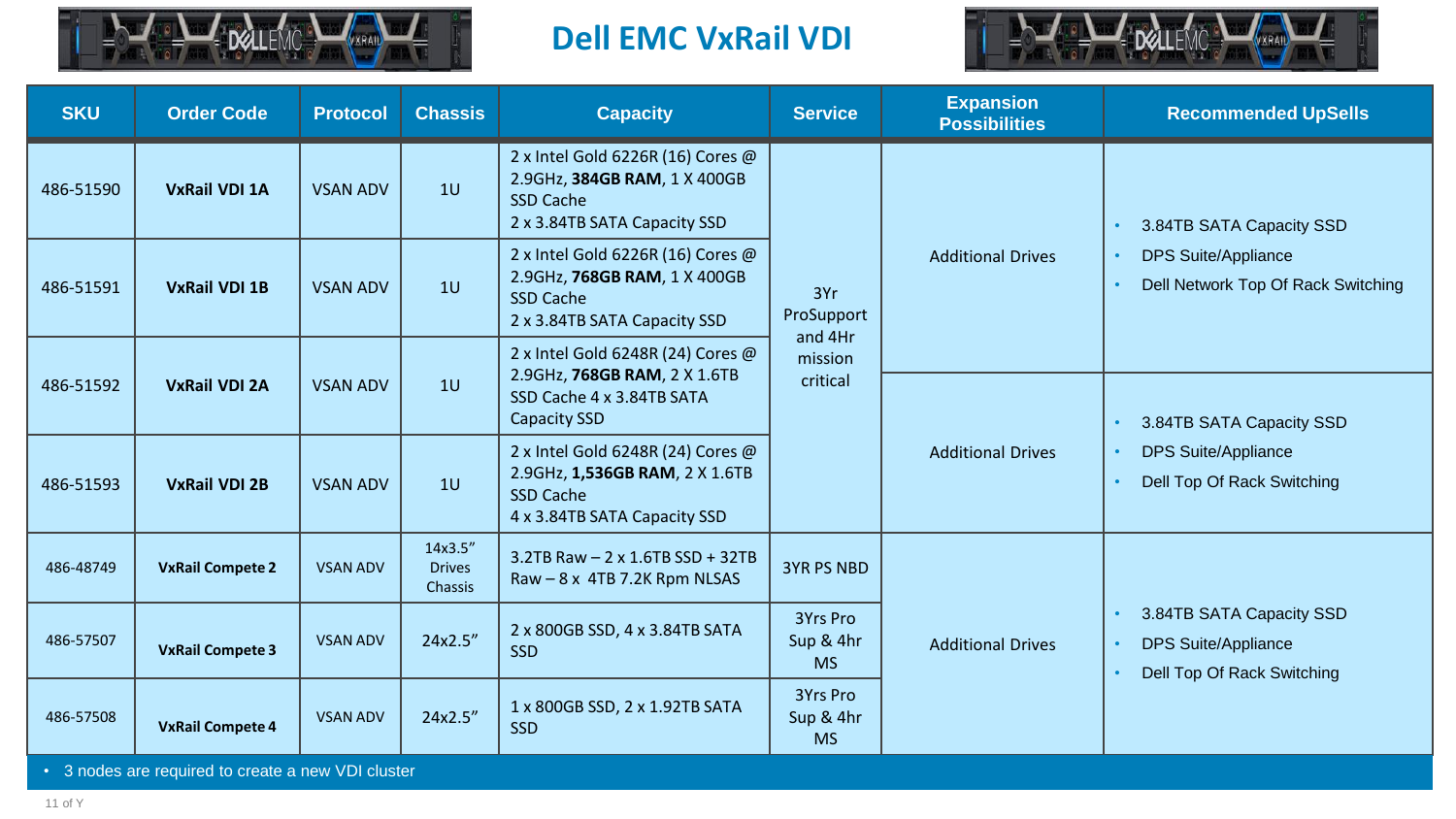## **Dell EMC PowerVault MD/ME JBOD**







| <b>SKU</b> | <b>Order Code</b>   | <b>Protocol</b> | <b>Chassis</b>                                 | <b>Capacity</b>                           | <b>Service</b>        | <b>Recommended UpSells</b>                                                                                                                               |
|------------|---------------------|-----------------|------------------------------------------------|-------------------------------------------|-----------------------|----------------------------------------------------------------------------------------------------------------------------------------------------------|
| 203-69855  | <b>PVMD1400b</b>    | 12Gb SAS        | <b>PV MD1400</b><br>12x3.5" Drives Chassis 2RU | 1.2TB RAW Capacity<br>2x 600GB 10K SAS    |                       | 2TB/4TB/6TB/8TB/10TB/12TB/14TB - NL-SAS<br>600GB/1.2TB/1.8TB - 10K SAS<br>300GB/900GB - 15K SAS<br>400GB/480GB/800GB/960GB/1.6TB/1.92TB/3.2TB/3.84TB-SSD |
| 203-89606  | <b>PVMD142011T</b>  | 12Gb SAS        | <b>PV MD1420</b><br>24x2.5" Drives Chassis 2RU | 10.8TB RAW Capacity<br>6x 1.8TB 10K SAS   | 3Yr Basic<br>Warranty | $1TB/2TB-NL-SAS$<br>600GB/1.2TB/1.8TB/2.4TB-10KSAS<br>300GB/600GB/900GB-15K SAS<br>400GB/480GB/800GB/960GB/1.6TB/1.92TB/3.2TB/3.84TB - SSD               |
| 486-49567  | <b>PVME484NLSAS</b> | 12Gb SAS        | <b>PV ME484</b><br>84x3.5" Drives Chassis 5RU  | 112TB RAW Capacity<br>28x 4TB NLSAS       | <b>NBD</b>            | 4TB/8TB/12TB/16TB-NL-SAS<br>$1.2TB/2.4TB - 10K SAS$<br>$900GB - 15K SAS$<br>960GB/1.92TB/3.84TB - SSD                                                    |
| 486-56145  | PVME412 EBOD        | 12Gb SAS        | <b>PV ME412</b><br>12x3.5" Drives Chassis 2RU  | <b>96TB RAW Capacity</b><br>12x 8TB NLSAS |                       | 4TB/8TB/12TB/16TB-NL-SAS<br>$1.2TB/2.4TB - 10K SAS$<br>$900GB - 15K SAS$<br>960GB/1.92TB/3.84TB - SSD                                                    |

• **Supercharge** your software defined storage solutions, such as MS Storage spaces with the fastest JBOD SAS chassis possible; 2RU-12 slot, ready for the large capacity NL-SAS drives.

• Add density to your JBOD solution using the ME484 or expand your existing ME4012/ME4024/ME4084 with the ME484 as an EBOD\*

• Create the necessary 12Gb SAS JBOD environment for SW defined storage solutions

\* Can not intermix ME412/ME424 with ME484 EBODs. ME4012/ME4024 can have 3xME484 or 9xME412/ME424 in any combination. ME4084 can only be expanded by ME484.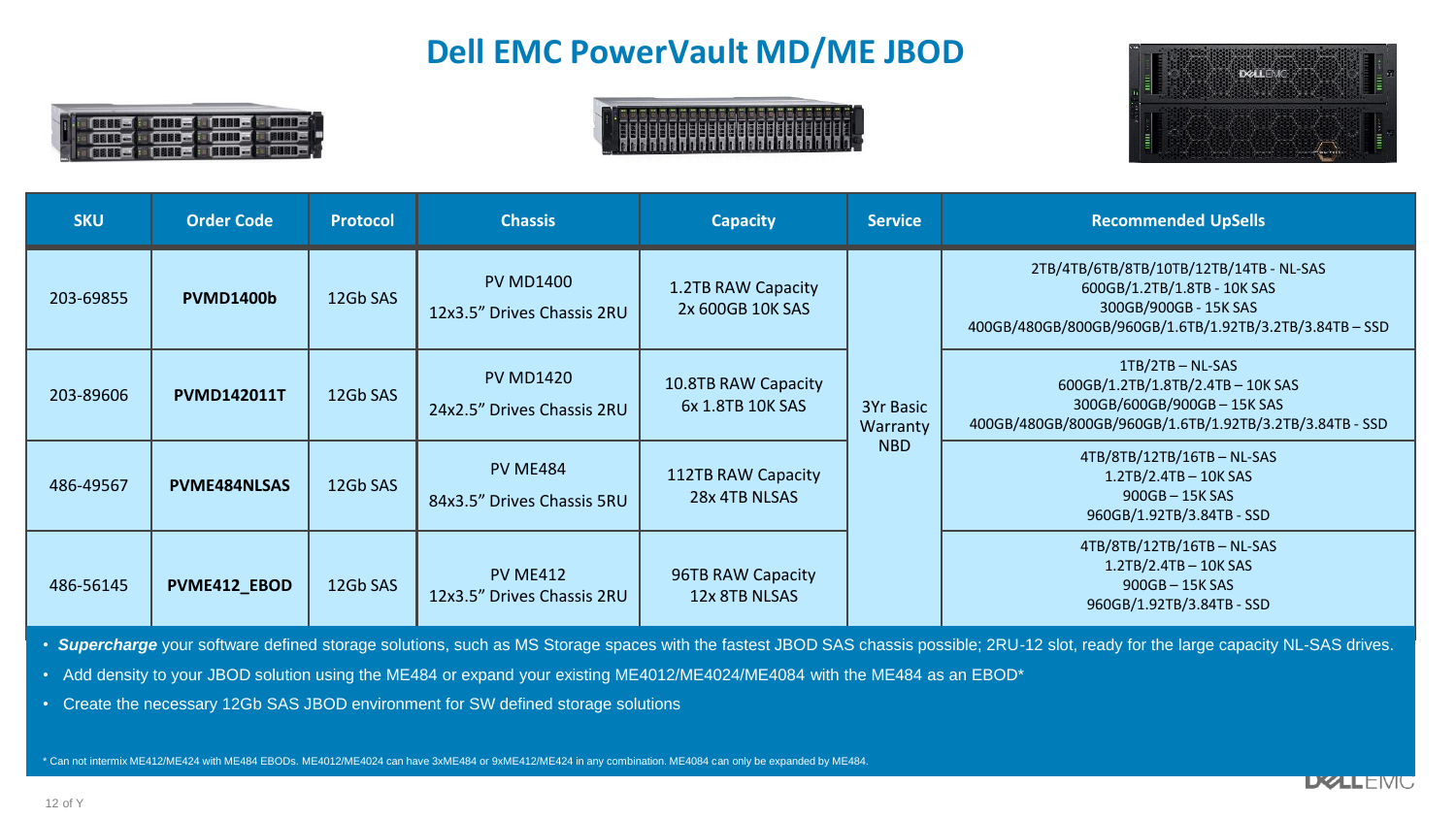## **Dell EMC PowerVault Tape/Others**







| <b>SKU</b> | <b>Order Code</b>  | <b>Chassis</b><br><b>Capacity</b><br><b>Protocol</b> |  | <b>Service</b>                   | <b>Recommended UpSells</b>       |                                                          |
|------------|--------------------|------------------------------------------------------|--|----------------------------------|----------------------------------|----------------------------------------------------------|
| 203-89608  | <b>PVLTO-7</b>     | <b>LTO7 External Tape</b><br>Backup                  |  | LTO Cleaning Tape 1<br>Pack      | 3Yr Basic<br><b>Warranty NBD</b> |                                                          |
| 203-7164   | <b>PVTL100001</b>  | 1U LTO6 SAS Tape<br>Library                          |  |                                  | 3Yr Basic<br><b>Warranty NBD</b> | LTO-6 Tape cartridge 5-Pack<br>LTO Cleaning Tape, 1-Pack |
| 486-29925  | <b>PVNX3240 01</b> | 12x3.5" HDD &<br>2x2.5" Flexi Bay<br>Chassis         |  | 4x2TB NLSAS & 2x600GB<br>10K SAS | 3Yr ProSupport<br><b>NBD</b>     |                                                          |

• Substantially increasing the speed, capacity and bandwidth of LTO-6, significantly lowering your \$\$/GB cost of long term data retention and protection.

• Automate backups and save time with an affordable, high-density tape autoloader featuring a compact 1U design and remote management.

• An affordable NAS appliance harnessing the innovations with advance file-sharing SW to remain efficient and productive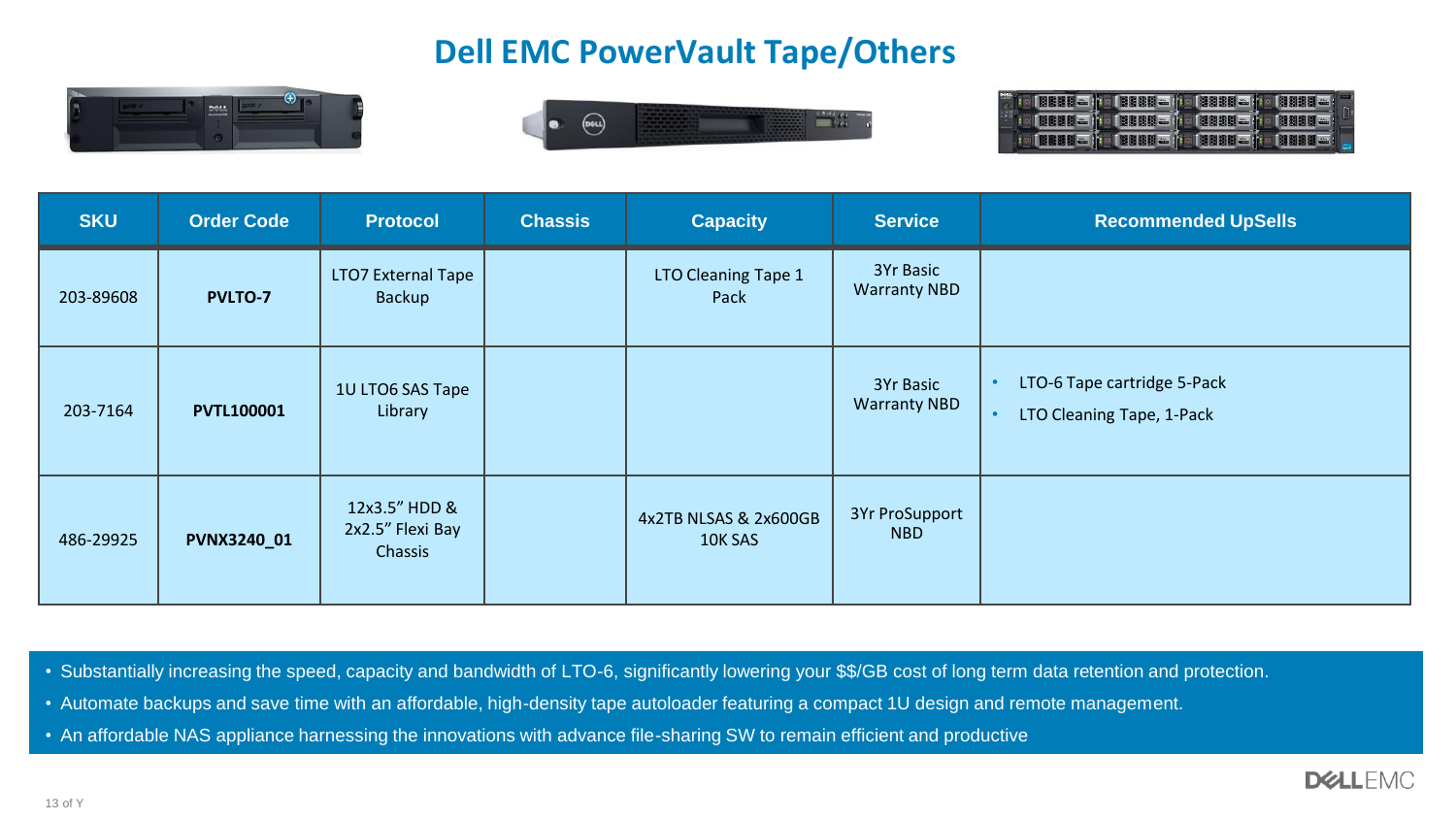

## **Dell EMC Unity XT Hybrid Array**



| <b>SKU</b> | <b>Order Code</b>                     | <b>Protocol</b>                                                           | <b>Chassis</b>                                         | <b>Capacity</b>                          | <b>Service</b>           | <b>Recommended UpSells</b>                                                                                                                                               |
|------------|---------------------------------------|---------------------------------------------------------------------------|--------------------------------------------------------|------------------------------------------|--------------------------|--------------------------------------------------------------------------------------------------------------------------------------------------------------------------|
| 486-44937  | Unity380DPE                           | <b>FC/ISCSI</b>                                                           | UNITY 380 2U DPE<br>25 X 2.5 SSD/HDD<br><b>Chassis</b> | 6 x 1.2TB 10K SAS HDD<br>& 6 x 400GB SSD |                          | 3yr or 5yr Pro Support Mission Critical 24/7 4HR response<br>1.2TB HDD and or 400GB SSD Perf & Capacity upgrades<br>400GB Fast Cache SSD<br><b>Installation Services</b> |
| 486-48511  | Unity380DPEconfig2                    | UNITY 380 2U DPE<br><b>FC/ISCSI</b><br>25 X 2.5 SSD/HDD<br><b>Chassis</b> |                                                        | 6 x 1.8TB 10K SAS HDD<br>& 6 x 1.6TB SSD | 3Yr                      | 3yr or 5yr Pro Support Mission Critical 24/7 4HR response<br>1.8TB HDD and or 1.6TB SSD Perf & Capacity upgrades<br>400GB Fast Cache SSD                                 |
| 486-48512  | <b>FC/ISCSI</b><br>Unity480DPEconfig1 |                                                                           | UNITY 480 2U DPE<br>25 X 2.5 SSD/HDD<br><b>Chassis</b> | 6 x 1.2TB 10K SAS HDD<br>& 6 x 400GB SSD | ProSupport<br>NBD Onsite | 3yr or 5yr Pro Support Mission Critical 24/7 4HR response<br>1.2TB HDD and or 400GB SSD Perf & Capacity upgrades<br>400GB Fast Cache SSD<br><b>Installation Services</b> |
| 486-48513  | Unity480DPEconfig2                    | <b>FC/ISCSI</b>                                                           | UNITY 480 2U DPE<br>25 X 2.5 SSD/HDD<br><b>Chassis</b> | 6 x 1.8TB 10K SAS HDD<br>& 6 x 1.6TB SSD |                          | 3yr or 5yr Pro Support Mission Critical 24/7 4HR response<br>1.8TB HDD and or 1.6TB SSD Perf & Capacity upgrades<br>400GB Fast Cache SSD<br><b>Installation Services</b> |

- Accelerate your workloads with All-Flash data storage
- Unified Storage of File, Block and Vvols
- Scale up to 16PB with Unity XT 880 or 880F
- Install in minutes, manage from the cloud

*Note: For Smart Value offerings that are available under the OSC ordering system, you will be required to quote per your country's operating unit and currency.*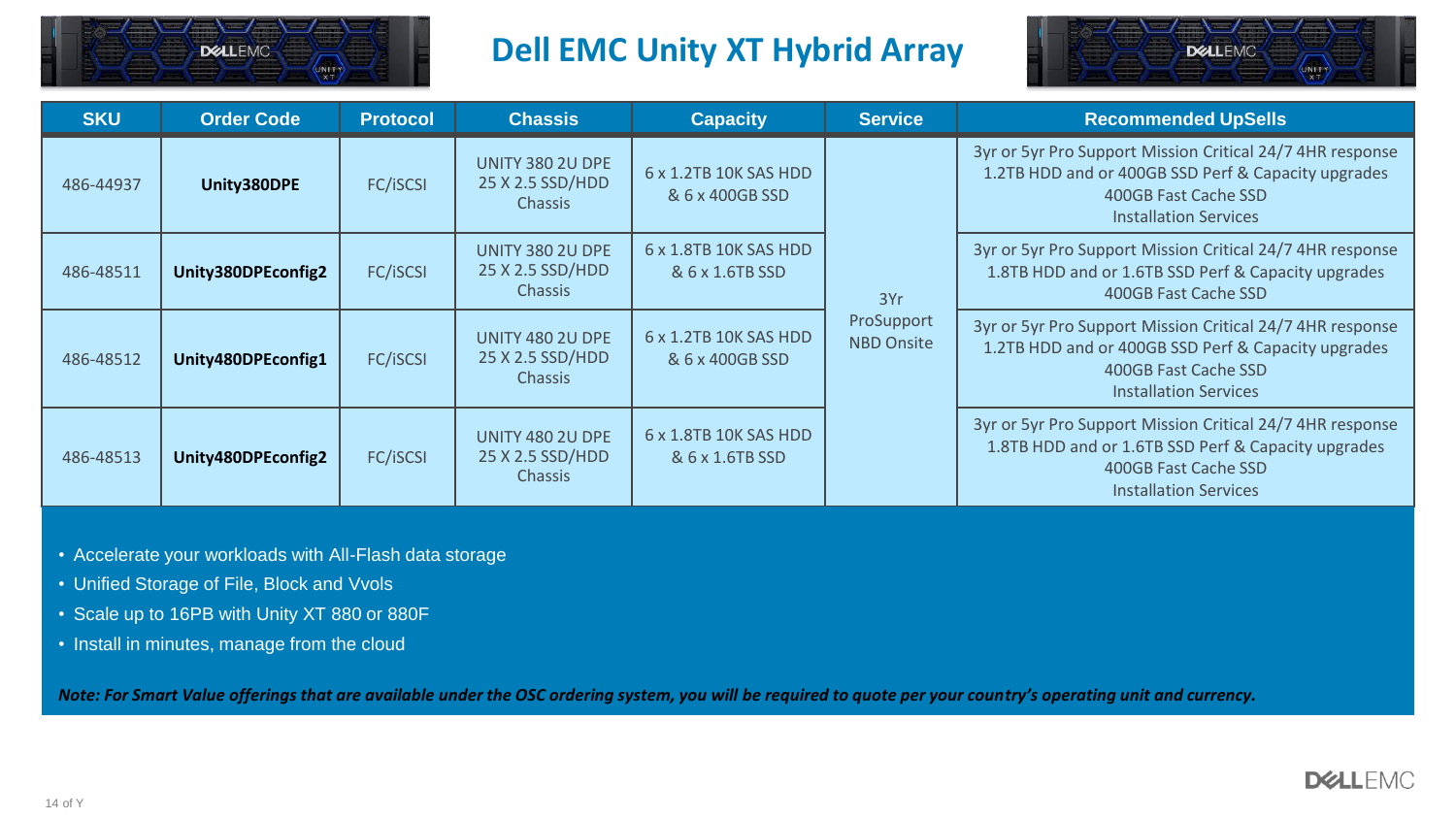

## **Dell EMC Unity XT All Flash Array**



| <b>SKU</b> | <b>Order Code</b> | <b>Protocol</b> | <b>Chassis</b>                            | <b>Capacity</b> | <b>Service</b>                  | <b>Recommended UpSells</b>                                                                                                       |
|------------|-------------------|-----------------|-------------------------------------------|-----------------|---------------------------------|----------------------------------------------------------------------------------------------------------------------------------|
| 486-48514  | Unity380Fconfig1  | <b>FC/ISCSI</b> | UNITY 380F 2U DPE<br>25 X 2.5 SSD Chassis | 10 x 1.92TB SSD |                                 | 3yr or 5yr Pro Support Mission Critical 24/7 4HR response<br>1.92TB SSD Perf & Capacity upgrades<br><b>Installation Services</b> |
| 486-48515  | Unity380Fconfig2  | <b>FC/ISCSI</b> | UNITY 380F 2U DPE<br>25 X 2.5 SSD Chassis | 10 x 3.84TB SSD | 3Yr                             | 3yr or 5yr Pro Support Mission Critical 24/7 4HR response<br>3.84TB SSD Perf & Capacity upgrades<br><b>Installation Services</b> |
| 486-48516  | Unity480Fconfig1  | <b>FC/ISCSI</b> | UNITY 480F 2U DPE<br>25 X 2.5 SSD Chassis | 10 x 1.92TB SSD | ProSupport<br><b>NBD Onsite</b> | 3yr or 5yr Pro Support Mission Critical 24/7 4HR response<br>1.92TB SSD Perf & Capacity upgrades<br><b>Installation Services</b> |
| 486-48517  | Unity480Fconfig2  | <b>FC/ISCSI</b> | UNITY 480F 2U DPE<br>25 X 2.5 SSD Chassis | 10 x 3.84TB SSD |                                 | 3yr or 5yr Pro Support Mission Critical 24/7 4HR response<br>3.84TB SSD Perf & Capacity upgrades<br><b>Installation Services</b> |

- Accelerate your workloads with All-Flash data storage
- Unified Storage of File, Block and Vvols
- Scale up to 16PB with Unity XT 880 or 880F
- Install in minutes, manage from the cloud

*Note: For Smart Value offerings that are available under the OSC ordering system, you will be required to quote per your country's operating unit and currency.*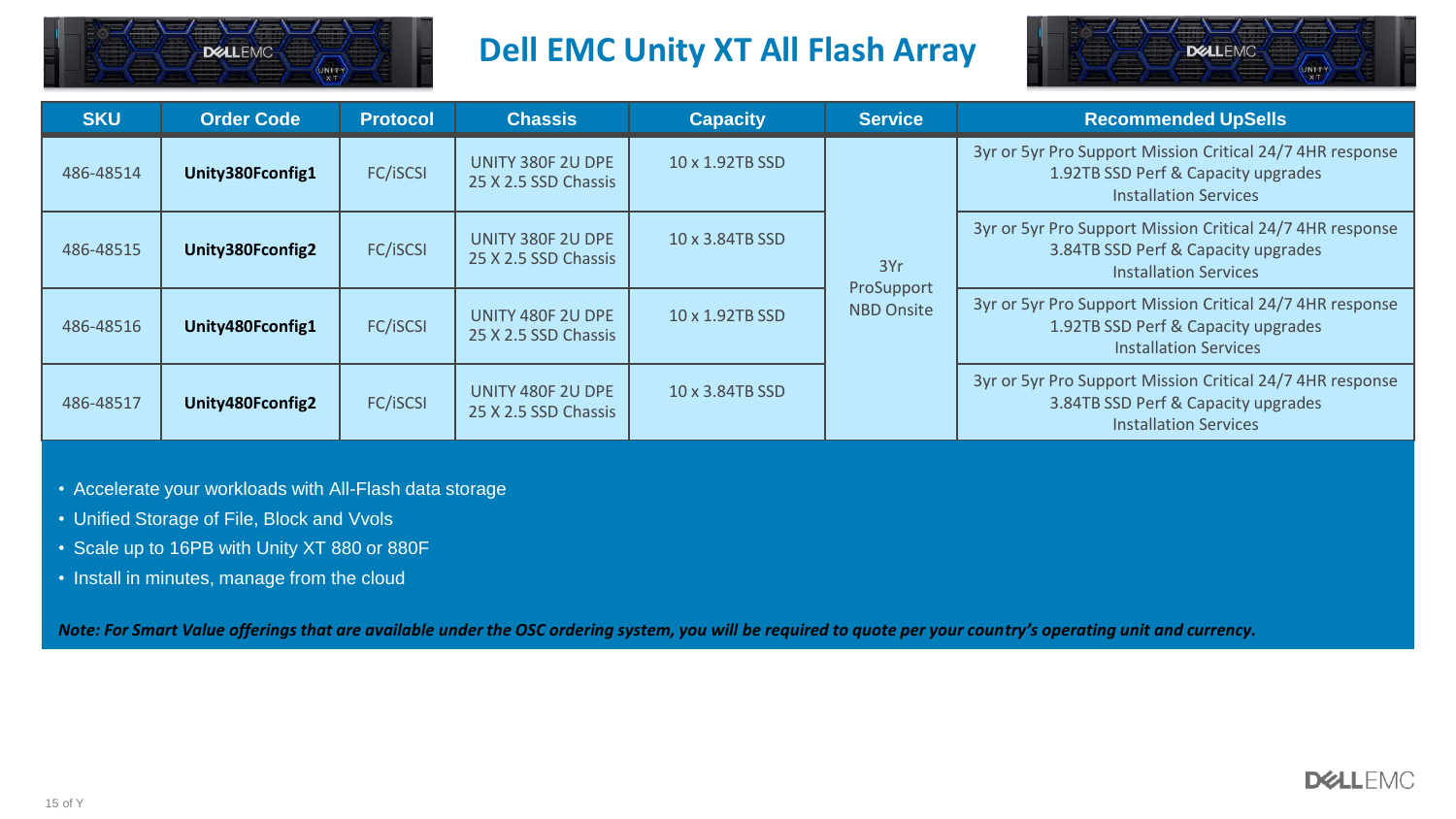

#### **Dell EMC PowerStore 1000**



| <b>SKU</b> | <b>Order Code</b> | <b>Protocol</b> | <b>Chassis</b>                                     | <b>Capacity</b>          | <b>Service</b>                      | <b>WMware</b>                     | <b>Recommended UpSells</b>                                                                                                                                                                                                                  |
|------------|-------------------|-----------------|----------------------------------------------------|--------------------------|-------------------------------------|-----------------------------------|---------------------------------------------------------------------------------------------------------------------------------------------------------------------------------------------------------------------------------------------|
| 486-61109  | <b>PS 1000X</b>   | <b>iSCSI/FC</b> | 2U 21 x 2.5"<br>NVMe, $2x$<br><b>NVRAM Chassis</b> | 10 x 1.92TB NVMe<br>SSD. | 3Yr ProSupport<br><b>NBD Onsite</b> | <b>VMWare license</b><br>included | Capacity Upgrades with 1.92TB, 3.84TB,<br>7.68TB, and 15.36TB NVMe SSDs<br>Additional I/O Module for added<br>connectivity<br>25GbE and FC32 Protocols<br>3yr or 5yr Pro Support and ProSupport Plus<br><b>4Hr Mission Critical Service</b> |
| 486-61108  | <b>PS 1000T</b>   | <b>iSCSI/FC</b> | 2U 21 x 2.5"<br>NVMe, 2x<br><b>NVRAM Chassis</b>   | 10 x 1.92TB NVMe<br>SSD. | Service                             |                                   | Capacity Upgrades with 1.92TB, 3.84TB,<br>7.68TB, and 15.36TB NVMe SSDs<br>Additional I/O Module for added<br>connectivity<br>25GbE and FC32 Protocols<br>3yr or 5yr Pro Support and ProSupport Plus<br><b>4Hr Mission Critical Service</b> |

- Simplified storage solutions with a container-based architecture, advanced storage technologies and intelligent automation.
- Any workload single architecture for physical, virtual, and container-based apps and databases.
- Innovative AppsON capability lets you run virtualized workloads directly on the array, X Model only, supporting data-intensive workloads in core or edge locations where infrastructure simplicity and density are required.
- Performance optimized with scale up and scale out capabilities and always-on inline data reduction.

*Note: For Smart Value offerings that are available under the OSC ordering system, you will be required to quote per your country's operating unit and currency.*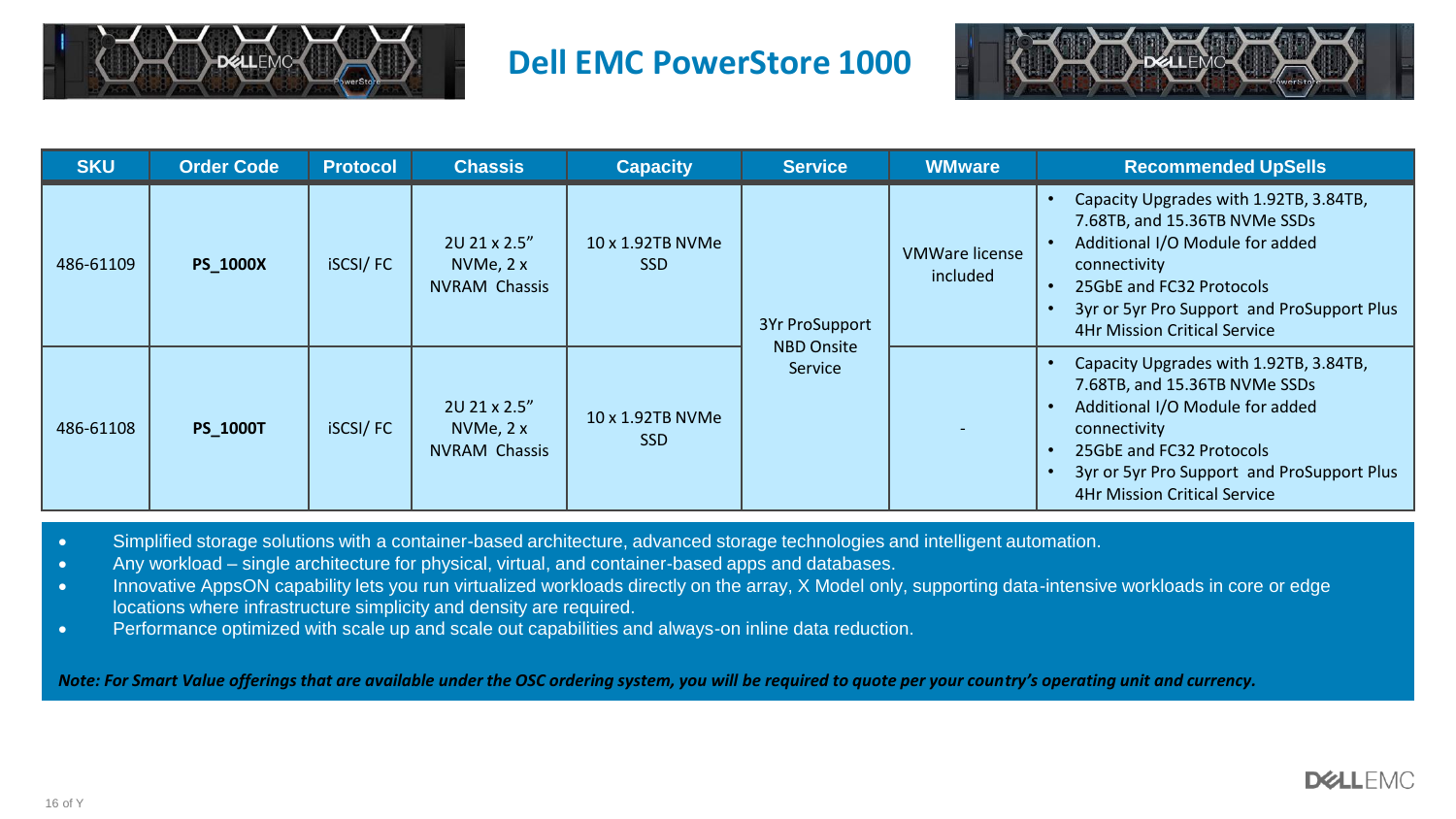## **Q4 Smart value bundles for selected Regions**

| <b>SKU</b> | <b>Order Code</b>       | <b>Country</b>                                                                  | <b>Protocol</b> | <b>Chassis</b>                                        | <b>Capacity</b>                                                                   | <b>Service</b>    |
|------------|-------------------------|---------------------------------------------------------------------------------|-----------------|-------------------------------------------------------|-----------------------------------------------------------------------------------|-------------------|
| 486-56149  | ME4024_special1         | Hungary, EDB, UK,<br><b>CNE</b><br>EDB, Greece, CZ,<br><b>FC</b><br>SK, UK, CNE |                 | ME4024<br>Dual controller<br>2RU w/24x2.5" disk slots | 23TB Raw - 12 x1.92TB SSD                                                         | <b>5YR PS NBD</b> |
| 486-56150  | ME4024 special2         |                                                                                 | FC & iSCSI      |                                                       | $9.6$ TB Raw $-10x960$ GB SSD +<br>33.6TB Raw - 14 x 2.4TB 10K<br><b>Rpm SAS</b>  |                   |
| 486-56151  | ME4024 special3         |                                                                                 |                 |                                                       | 15.3TB Raw - 8 x1.92TB SSD                                                        | <b>3YR PS NBD</b> |
| 486-56152  | ME4024 special4         |                                                                                 |                 |                                                       | 5.7TB Raw $-6 \times 960$ TB SSD                                                  |                   |
| 486-56148  | <b>SCv3020_PL</b>       | Poland, CNE                                                                     | <b>FC</b>       | 30x2.5" Drives Chassis                                | 11.5TB Raw $-6$ x1.92TB SSD +<br>45.6TB Raw - 19 x 2.4TB 10K<br><b>Rpm SAS</b>    | <b>3YR PS NBD</b> |
| 486-56147  | <b>SC5020_PL</b>        |                                                                                 |                 |                                                       |                                                                                   |                   |
| 486-49458  | <b>SCv3020 IL</b>       | <b>Israel</b>                                                                   | <b>iSCSI</b>    |                                                       | 5.3TB Raw - 7x960GB SSD +<br>20.4TB Raw - 17 x 1.2TB 10K<br>Rpm SAS               | 5YR PS & 4hr MS   |
| 486-48748  | <b>VxRail Compete 1</b> | France                                                                          | <b>VSAN ADV</b> | 14x3.5" Drives Chassis                                | 1.6TB Raw $-2 \times 800$ GB SSD +<br>16TB Raw $-4x$ 4TB 7.2K Rpm<br><b>NLSAS</b> | <b>3YR PS NBD</b> |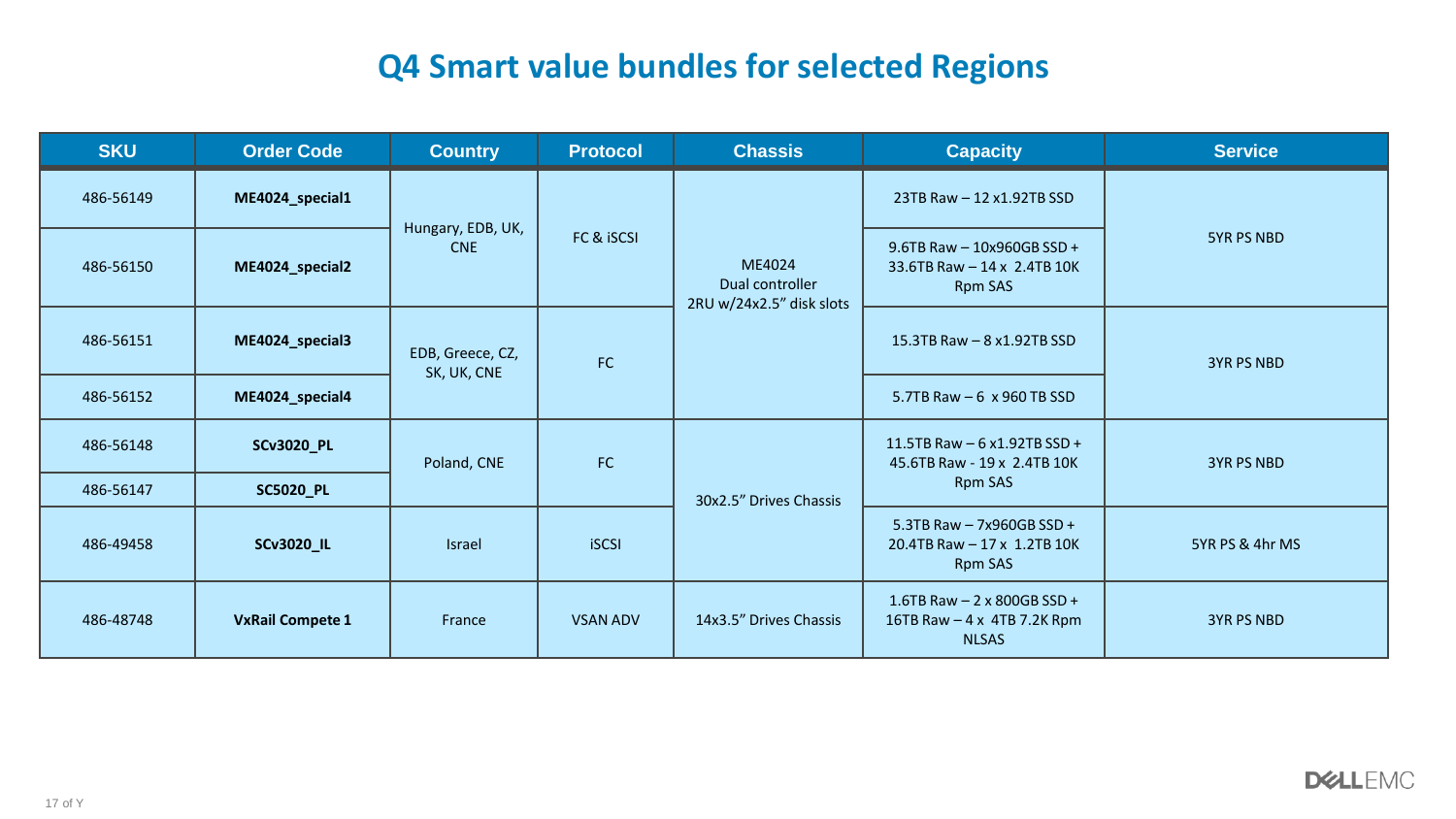## **Dell EMC PowerScale F200 Starter Kits**



|                            | PowerScale F200 (0.9TB drives)                                                        | PowerScale F200 (1.9TB drives)                                                        |
|----------------------------|---------------------------------------------------------------------------------------|---------------------------------------------------------------------------------------|
| <b>Node Capacity</b>       | 3.84 TB raw                                                                           | 7.68 TB raw                                                                           |
| Cluster Capacity (3 nodes) | 15.2 TBe (11 TBr)                                                                     | 30.4 TBe (23 TBr)                                                                     |
| What's Included?           | 2x S4112 switches, 48 GB RAM per node, OneFS,<br>Enterprise Adv Bundle, 3 years PS MC | 2x S4112 switches, 48 GB RAM per node, OneFS, Enterprise<br>Adv Bundle, 3 years PS MC |

#### **PowerScale F200 Starter Kits are now available !**

To help customers struggling with unstructured data, two aggressively priced PowerScale F200 Starter Kit offers – a 15TBe cluster and a 30TBe cluster – are now available for a limited time

- **15 TBe (11 TBr) cluster config**: three F200 nodes using 0.9 TB drives, two Dell S4112 Ethernet switches, OneFS, Enterprise Advanced Bundle (SmartConnect, SnapshotIQ, SyncIQ, SmartQuotas, and SmartPools software), three years ProSupport MC
- **30 TBe (23 TBr) cluster config**: three F200 nodes using 1.9 TB drives, two Dell S4112 Ethernet switches, OneFS, Enterprise Advanced Bundle (SmartConnect, SnapshotIQ, SyncIQ, SmartQuotas, and SmartPools software), three years ProSupport MC

#### **PowerScale F200 Starter Kits are configured within OSC/Gii using the Solution Templates functionality**

Go [here](https://inside.dell.com/powerscale) for additional info on the PowerScale F200 Starter Kit options, including:

- [Dell EMC PowerScale: F200 Starter Kit Email for Sales -](https://inside.dell.com/docs/DOC-458717) Template
- [Dell EMC PowerScale: F200 Starter Kit Details -](https://inside.dell.com/docs/DOC-458716) Overview
- [Dell EMC PowerScale: F200 Starter Kit Summary -](https://inside.dell.com/docs/DOC-458715) PowerPoint
- [Dell EMC PowerScale: F200 Starter Kit -](https://inside.dell.com/docs/DOC-458640) FAQ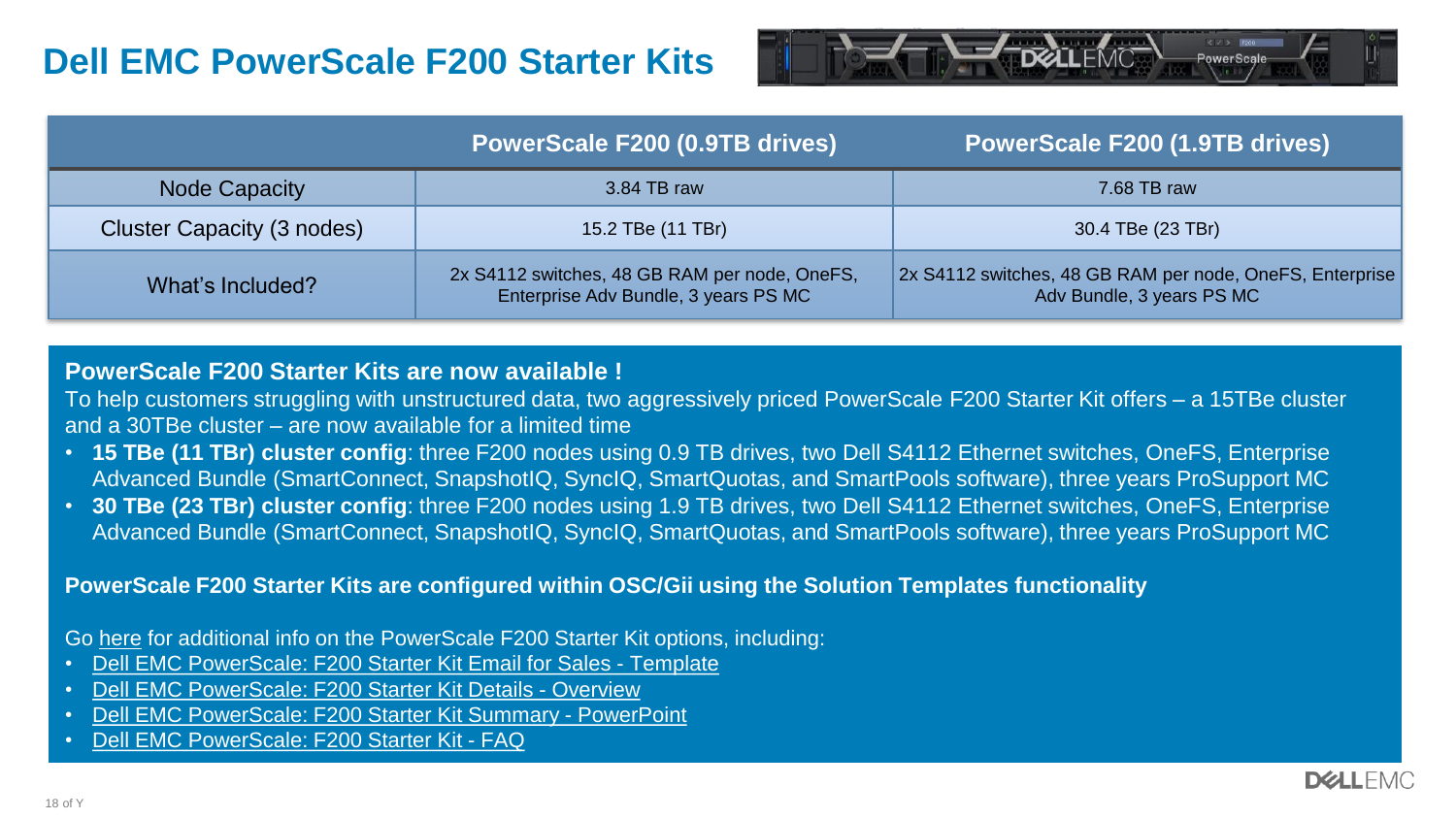## **Power Protect Data Manager (PPDM) Smart Value Solutions + Cyber Recovery T-Shirt Promo Bundle**

**Dell EMC PowerProtect Data Manager provides software defined data protection, automated discovery, deduplication, operational agility, selfservice and IT governance for physical, virtual and cloud environments.**

Pls be aware, that the DD 4TB and 8TB version will be updated to VI/VP version (new OC ID and new SKU will be live in December)

#### **PPDM Solution Templates are available in OSC → Solution Templates → Data Protection Solution (DPS) →PPDM + PPDE Solution Templates**

- $\vee$  Data Protection Solution (DPS)
	- PPDM + PPDD Bundles
		- Smart Value PPDM + DD3300 16TB Version
		- Smart Value PPDM + DD3300 32TB Version
		- Smart Value PPDM + DD3300 4TB Version
		- Smart Value PPDM + DD3300 8TB Version

#### **Cyber Recovery Solution Templates are available in OSC → Solution Templates → Data Protection Solution (DPS) → Cyber Recovery Bundles**